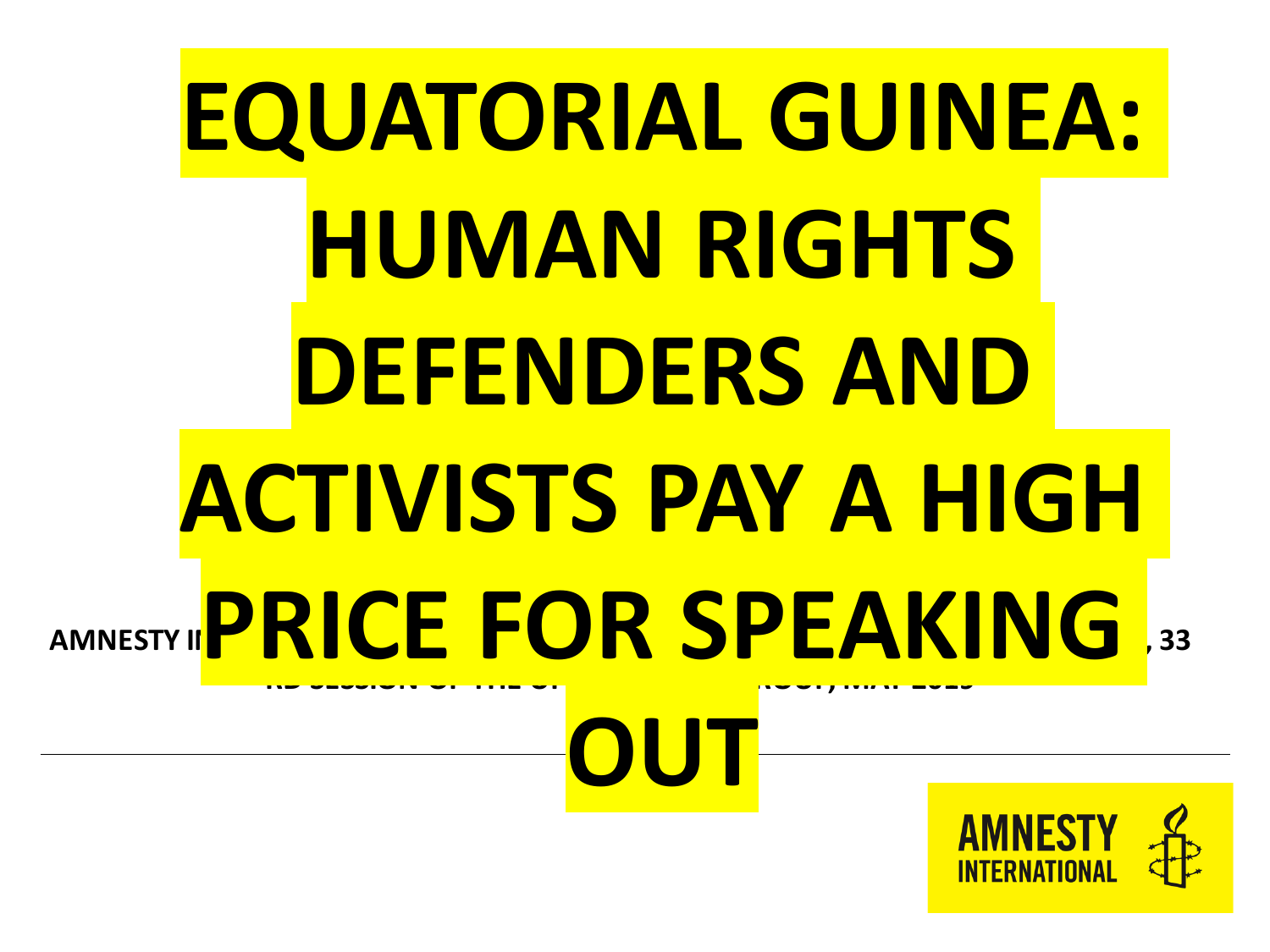#### **WHAT DOES IT MEAN TO BE A HUMAN RIGHTS DEFENDER OR AN ACTIVIST IN EQUATORIAL GUINEA?**

- $\triangleright$  Being a human rights defender, activist or member of the opposition in Equatorial Guinea means being on a regular basis the victims of **harassment, intimidation, arbitrary detention** or even **torture**.
- ➢ Since Equatorial Guinea's last review in 2014, **the situation** of human rights defenders, activists and members of the opposition **has not improved.**
- $\triangleright$  Those who seek to peacefully exercise their rights to freedom of expression and assembly are **beaten, unlawfully arrested or detained.**

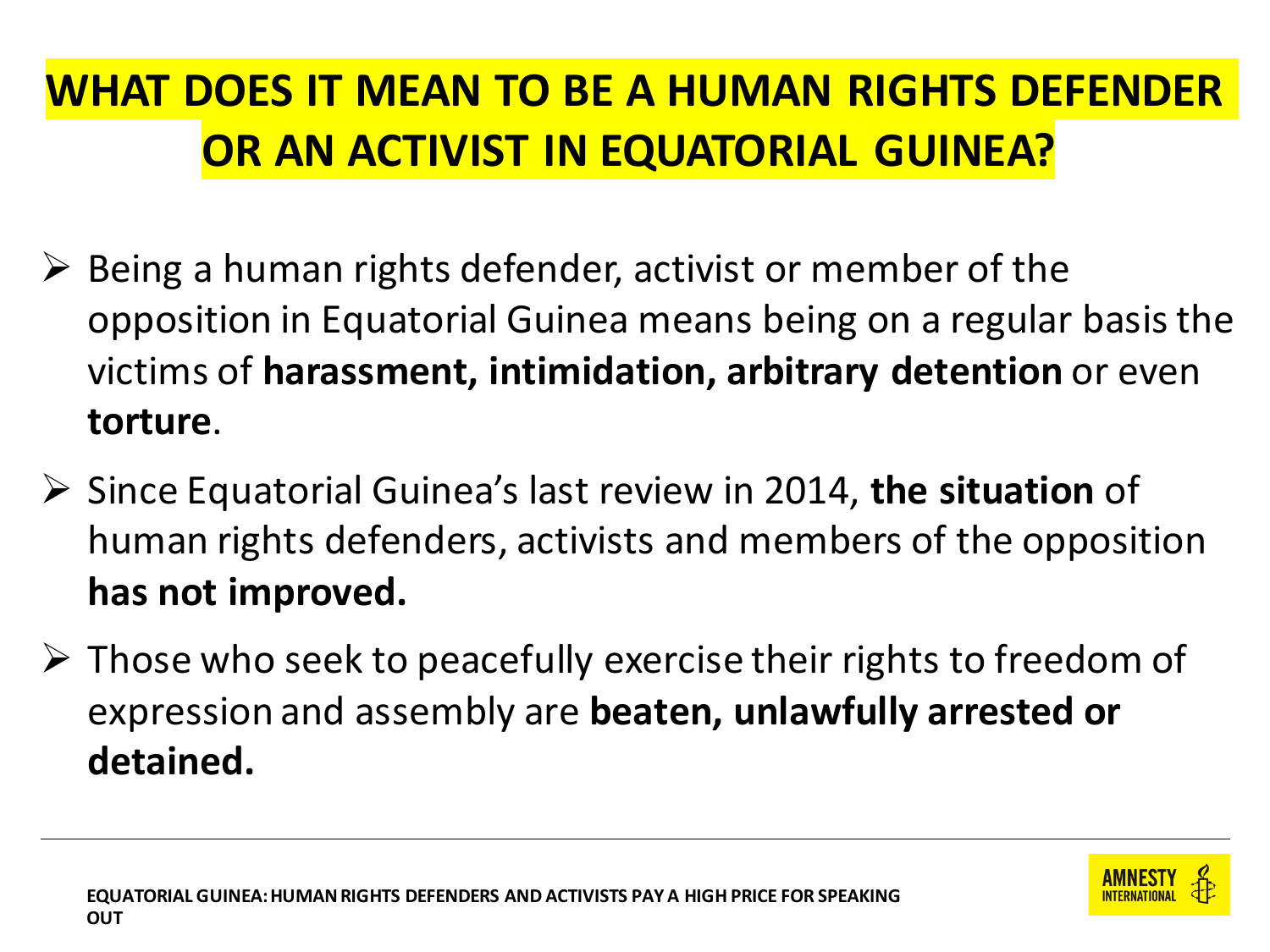### **A CHALLENGING LEGAL FRAMEWORK**

NGOs activities continue to be regulated by **Law 1/1999, 24 February 1999.** 

This law is a real challenge and a threat to the functioning, development and independence of NGOs

- ➢ There is **no** mention that NGOs can work on **human rights**
- ➢ Imposes **financial constraints** which limit NGO capacity to receive donations from abroad.
- $\triangleright$  Requires reporting by NGOs on the progress status of their programs every 3 months. No submission of report is cause of **suspension** for 3 months
- ➢ Imposes supervision and evaluation of the NGO objectives **by the Ministries.**

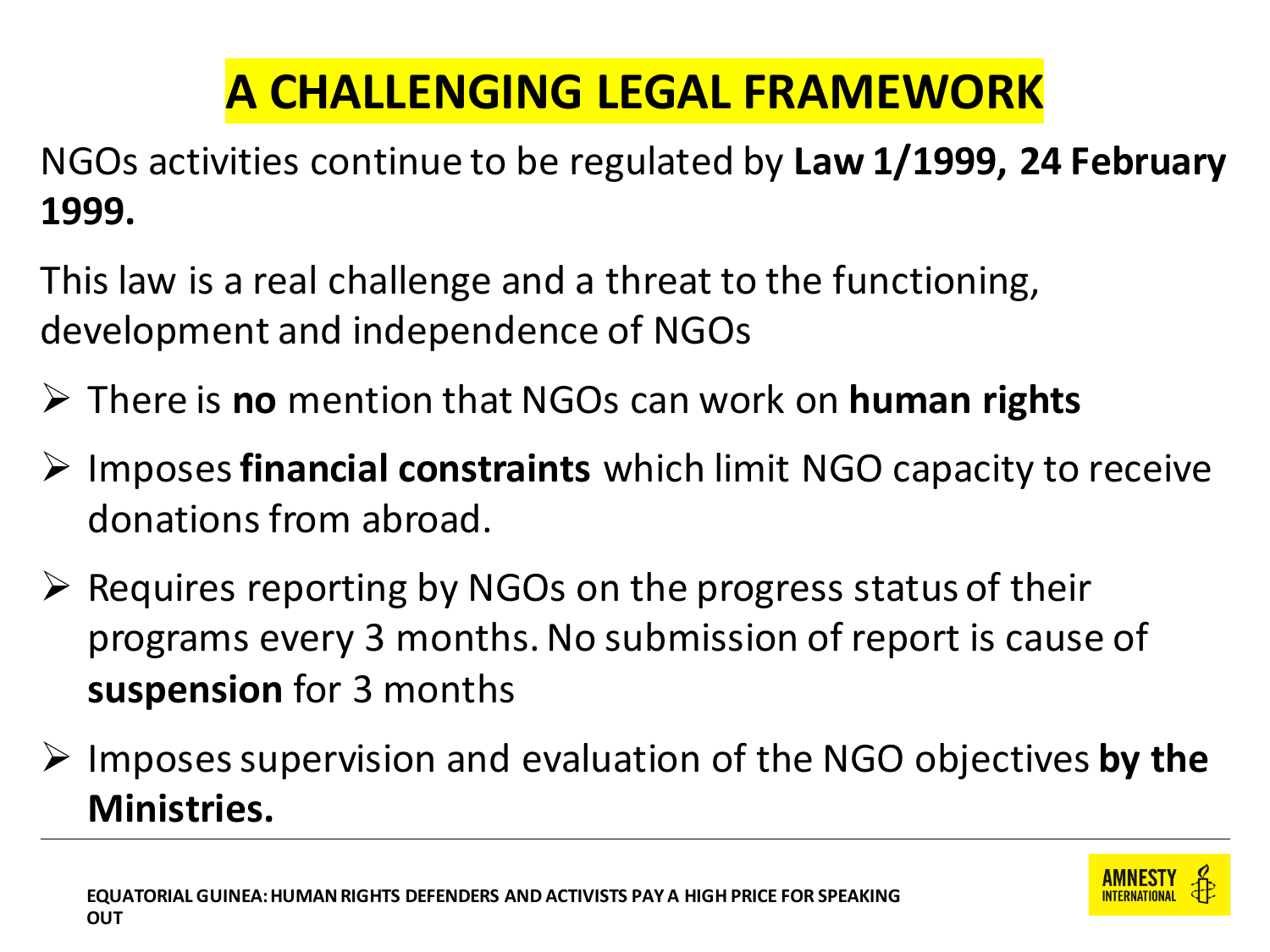It is not just about the law limitations. The day to day work for human rights defenders is also a challenge.

For distributing pamphlets on the street calling for the boycott of the

Africa Cup of Nations in 2015 **Celestino Okenve**, coordinator of the Solidarity Forum for Equatorial Guinea was **detained** for over two weeks **without charge** and with restricted access to a lawyer, before being released. He was told that what he was doing was against the President.



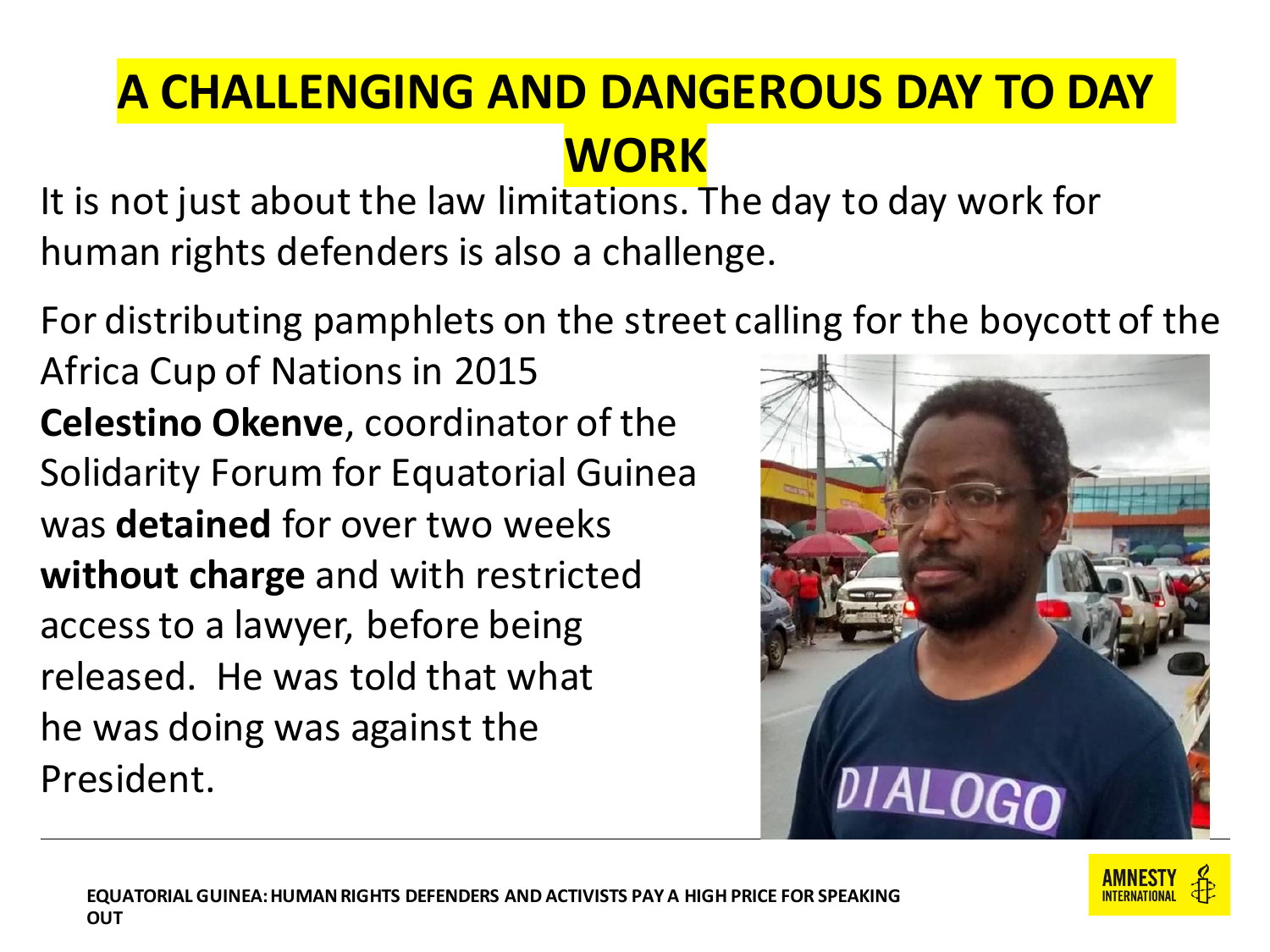#### **Center for Development Studies and Initiatives (CEID)**

In March 2016, the Ministry of the Interior ordered the Center for Development Studies and Initiatives to suspend its activities indefinitely and threatened it with a fine of 10 millions CFA francs (US\$16,000) fine for violating this order.

On 17 April 2017, the police **detained** human rights defenders **Enrique Asumu and Alfredo Okenve**, president and vice president of the Center CEID. Their detention exceeded the 72-hour period permitted by law.

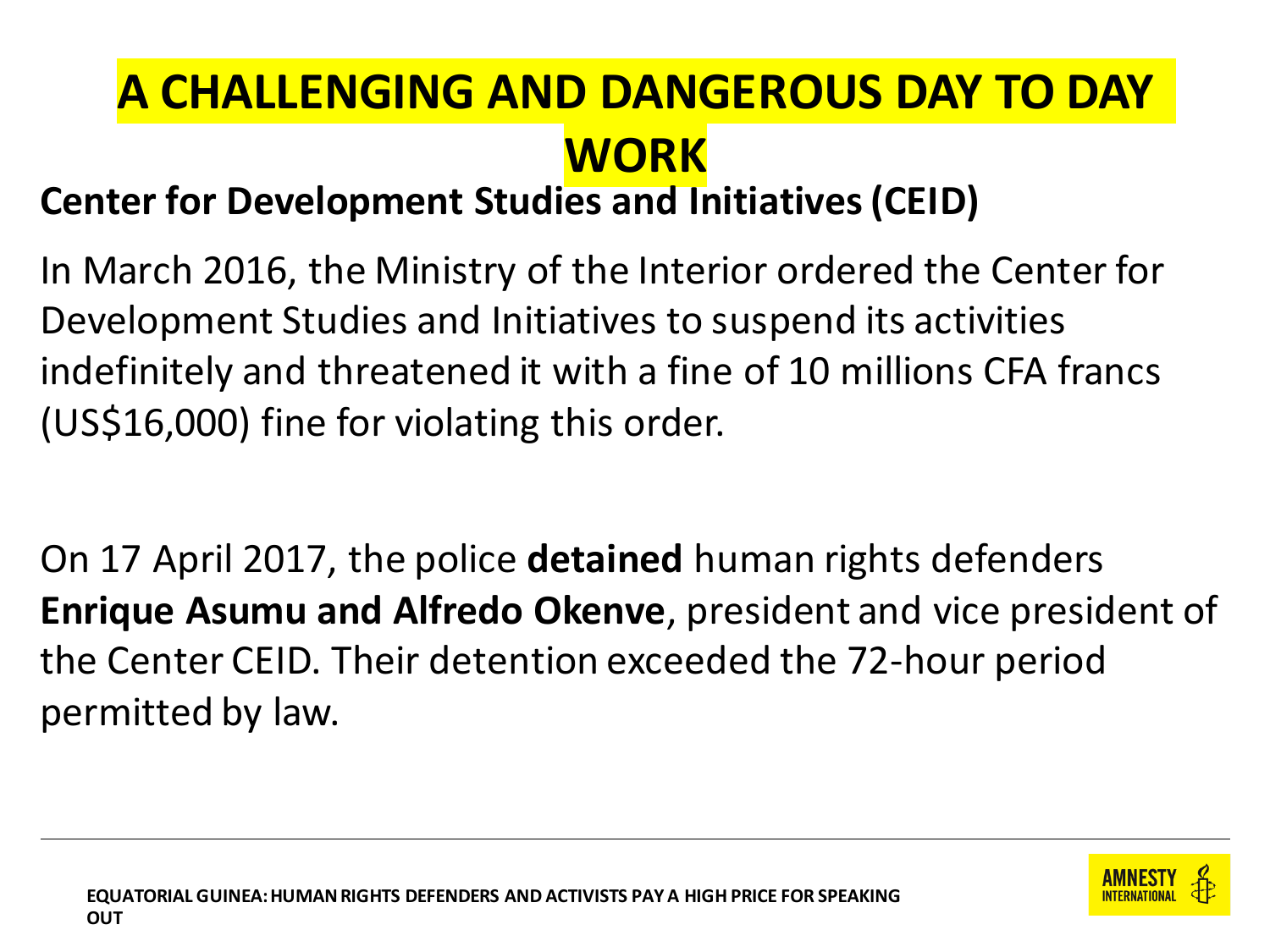

On 27 October 2018, **Alfredo Okenve**, was the target of an attack. At around 8pm, he and one of his brothers were  $\nu$ ing their home when another car appeared blocked the road. Two armed men in plain thes said to Alfredo "It is you we are looking"  $'$  The men dragged him into their vehicle. rove Alfredo to a forested area where for two hours they **severely beat** him all over ling the butts of their guns and

LKS. He was left there in the forest.

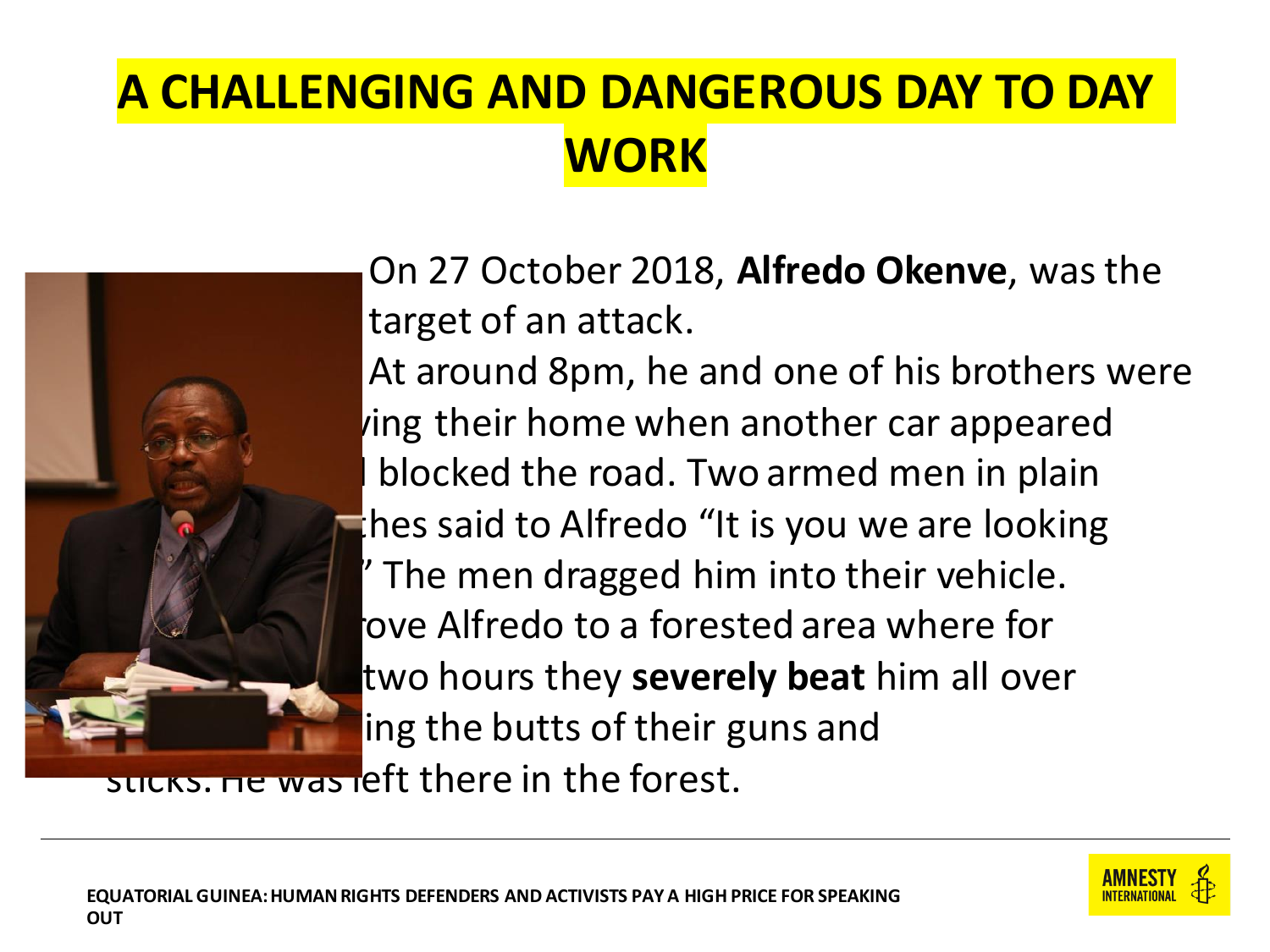### **WHAT DO YOU SEE HERE? DO YOU THINK THAT THEY ARE JUST A FEW CARTOONS?...**







DICEN QUE SOY UN PRESIDENTE RICO, ¿Y POR QUÉ NO SERLO? ¿ACASO NO SOY DUEÑO SEÑOR ABSOLUTO DE  $_{\text{ON}}$ **PAIS RICO?** MIS AMIGOS NO NA-¿ACASO MI FAMILIA Y CIERON EN ESTE PAÍS RICO?. ¿ACASO NO DICTO LEYES Y DOY ORDENES EN UN PAIS RICO?, ¿ACASO NO ME QUIEREN EN EL EXTE RIOR POR QUE MI PAÍS TIENE RIQUEZAS? ES NORMAL QUE YO SEA RICO POR QUE HE DADO MI VIDA POR ESTE PUEBLO. ¿NO CREEN LISTEDES QUE LO ANORMAL SERIA QUE SEAN USTEDES. MIS COMPATRIOTAS. LOS QUE SEAN RICOS SIN HABER HECHO NADA POR ESTE VUESTRO PAIS? QUE NO OS ENGAÑEN LOS ENEMIGOS QUE BUSCAN DESESTABILIZAR EL BUEN HAMBIENTE DE PAZ. DE GLORIA Y DE CONCORDIA EN ESTE

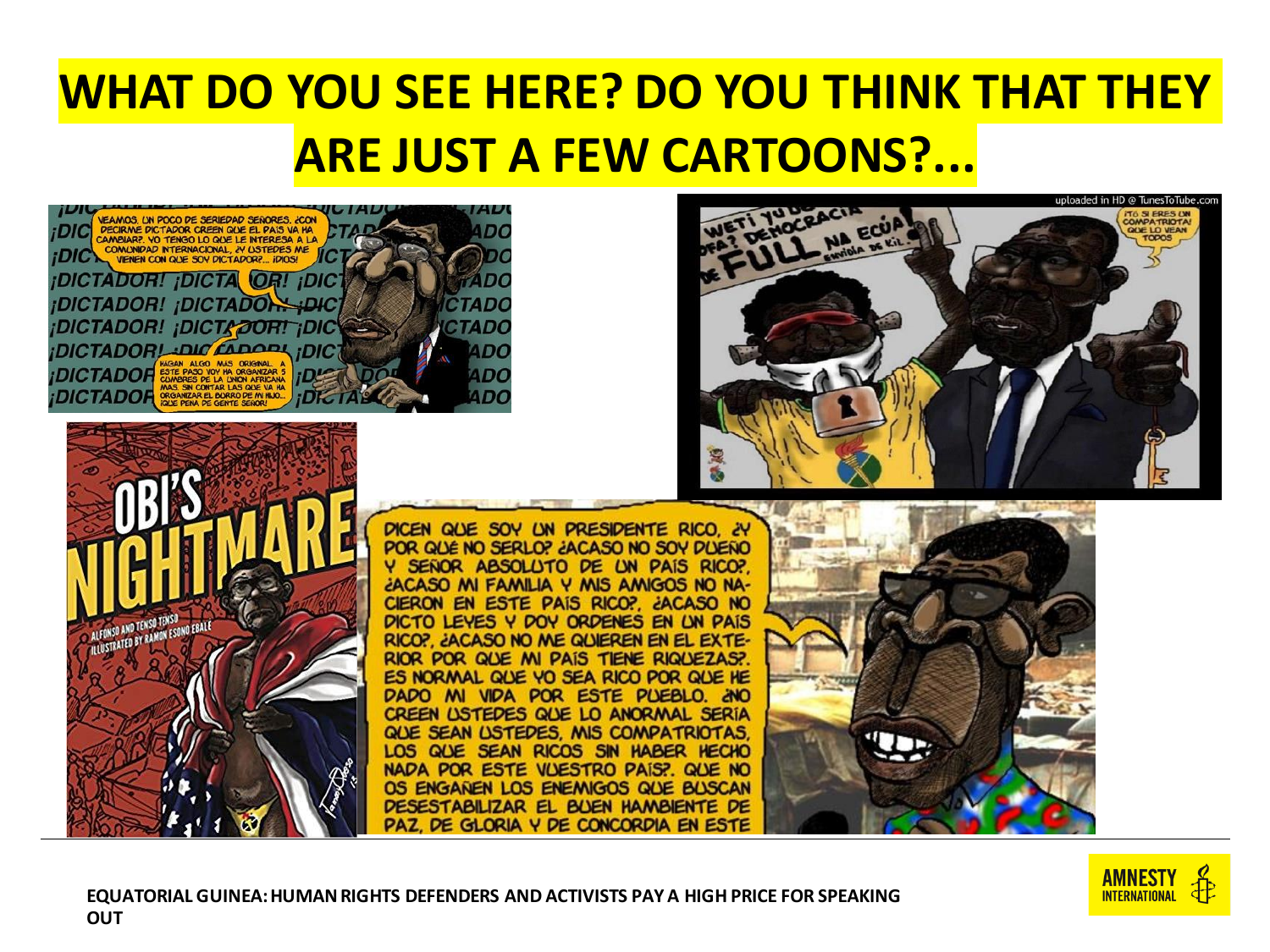They were the reason the cartoonist and activist **Ramón Esono Ebale** was sent to prison for almost 6 months. He was living abroad for several years. He returned to Equatorial Guinea on 29 August 2017 to renew his passport.

On 16 September 2017 he was **arrested** when leaving a restaurant in Malabo. He was taken to the Central Police Station and questioned about his cartoons being critical of President Teodoro Obiang. He was sent to the Black Beach Prison. He was finally **charged with** "**counterfeiting money".** 



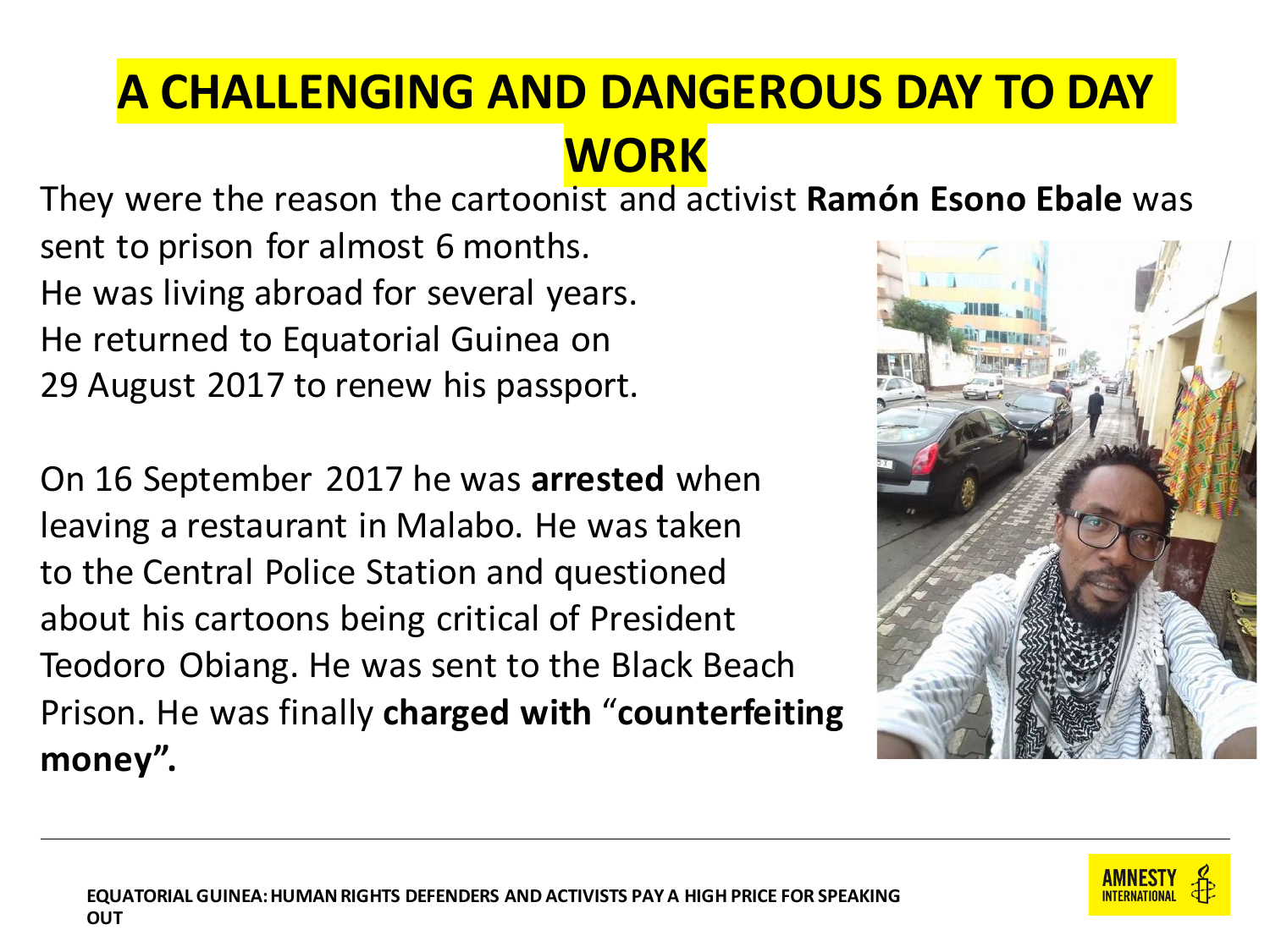On 27 February 2018, Ramón was tried in Malabo after more than five months in pre-trial detention. **The charge of "counterfeiting money" was dropped when the main witness retracted** his testimony against Ramón and admitted that he had been asked to falsely accuse Ramón of counterfeiting activities.

During all the months he was imprisoned,

an international coalition of organizations working on **freedom of expression** and Ramon's wife and daughter didn't stop fighting for his release.





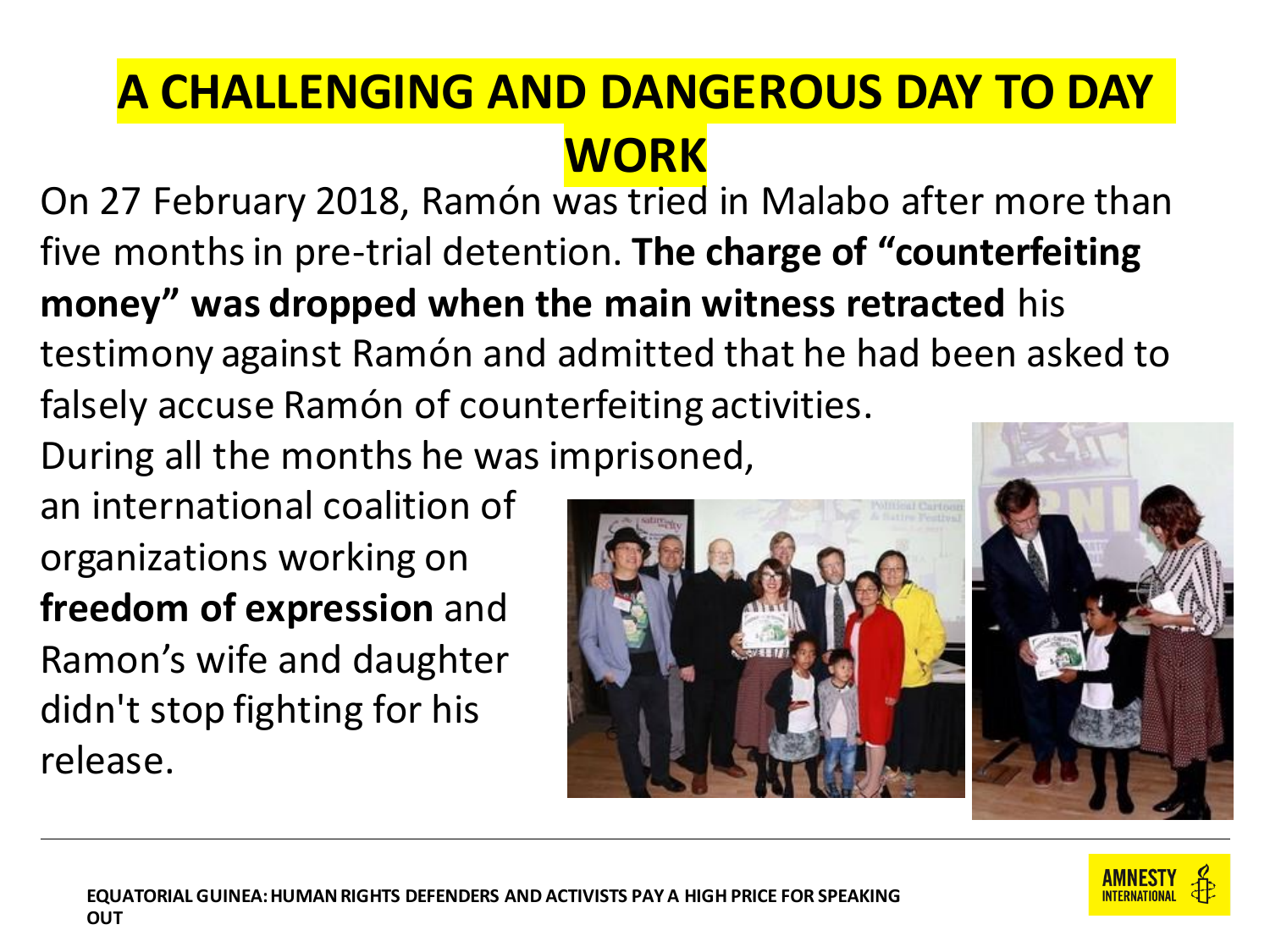Right now, as we are talking, activist **Joaquín Elo Ayeto** is recovering from the **torture** he received at the end of February / beginning of March this year.

Joaquín is member of the Coordination of the Somos+ Platform and the Executive Commission of the political party Convergence for Social Democracy (*Convergencia Para la Democracia Social*),CPDS.

➢ On **Monday 25 February 2019** at 6:00am he was at his home in Malabo, when seven police officers came in and asked him if he was Joaquín Elo Ayeto. When he identified himself he was **arrested. No reason** was given for his arrest. When he asked, he was only told: **"You will find out later".**  He was taken to the Central Police station.



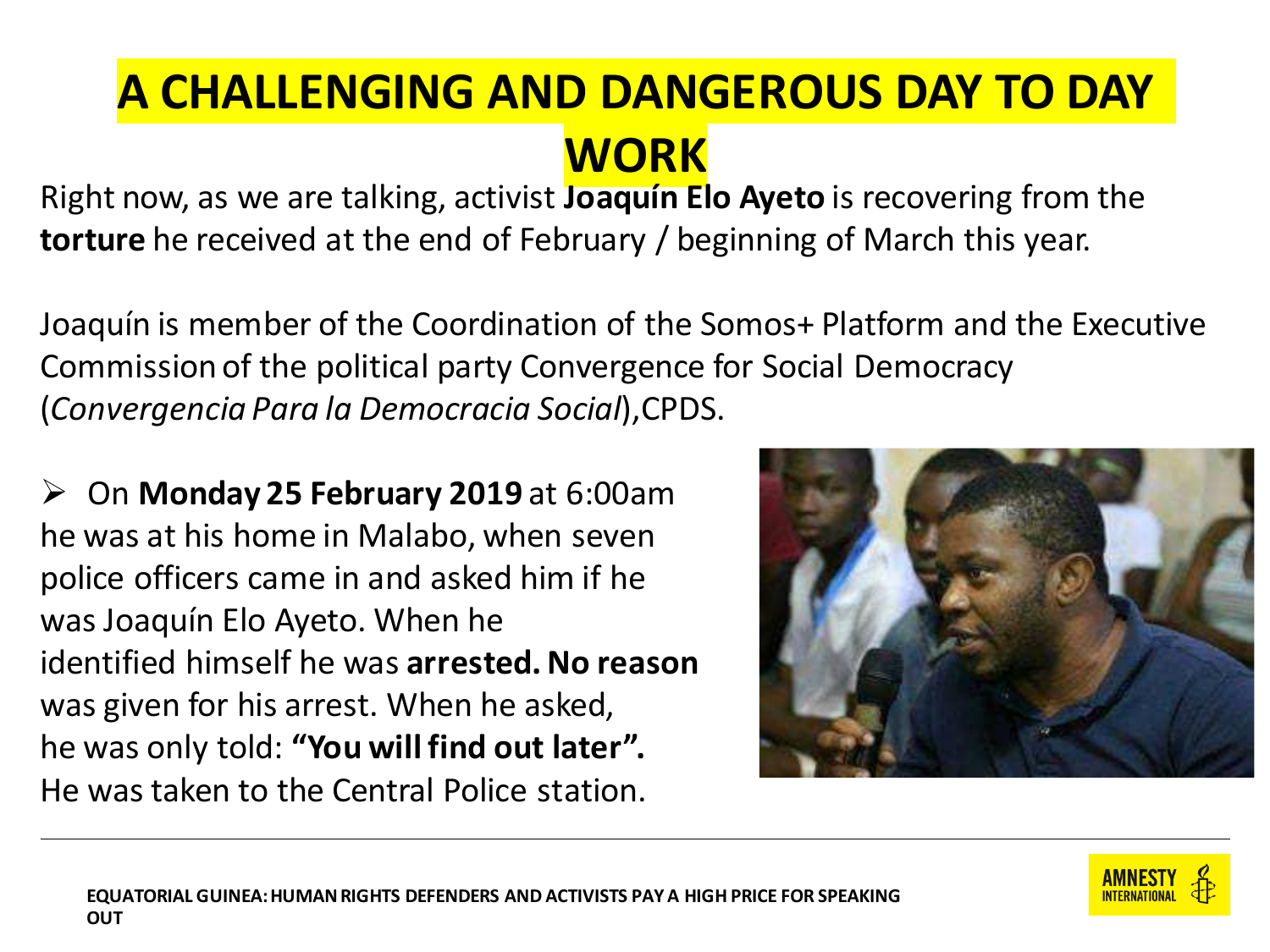At the Police Station he was **tortured while he was interrogated**. He was being accused of having information on a plot to kill the president. On Friday 1 March he was sent to Black Beach Prison.

Since then his lawyer neither his family have been able to see him (updated).

Joaquín had already been arrested in 2 previous occasions

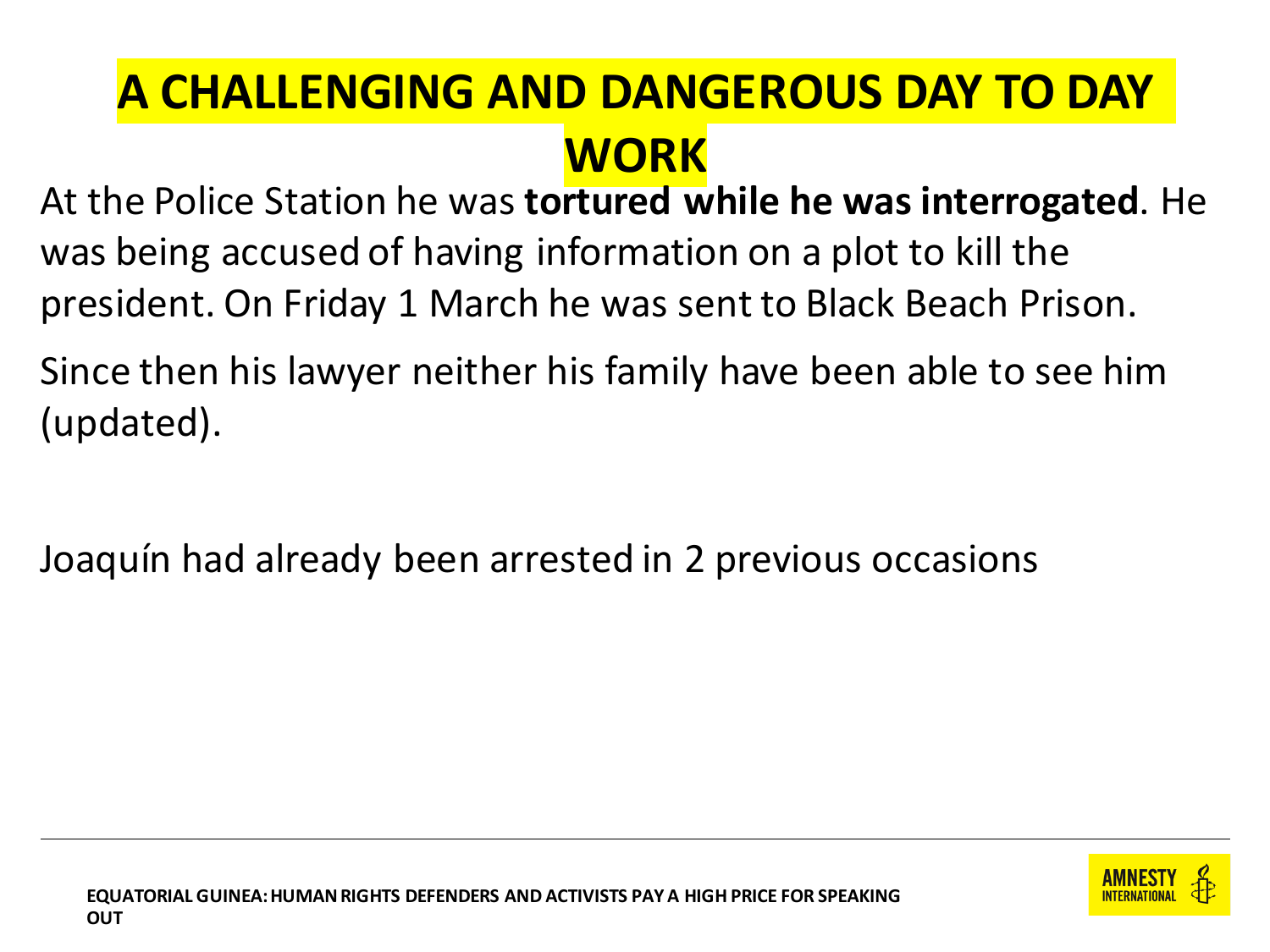# **RECOMMENDATIONS TO THE GOVERNMENT OF EQUATORIAL GUINEA**

#### **First and urgent recommendation:**

#### **Immediately and unconditionally release of Joaquín Elo Ayeto (To be updated)**

#### **Recommendations about national legislation**

- $\triangleright$  Adopt and implement legislation which recognizes and protects the human rights of human rights defenders;
- $\triangleright$  Immediate reform of Law 1/1999 regulating NGOs, including in line with the recommendations by NGOs, in order to facilitate their registration and enable their full and independent functioning.